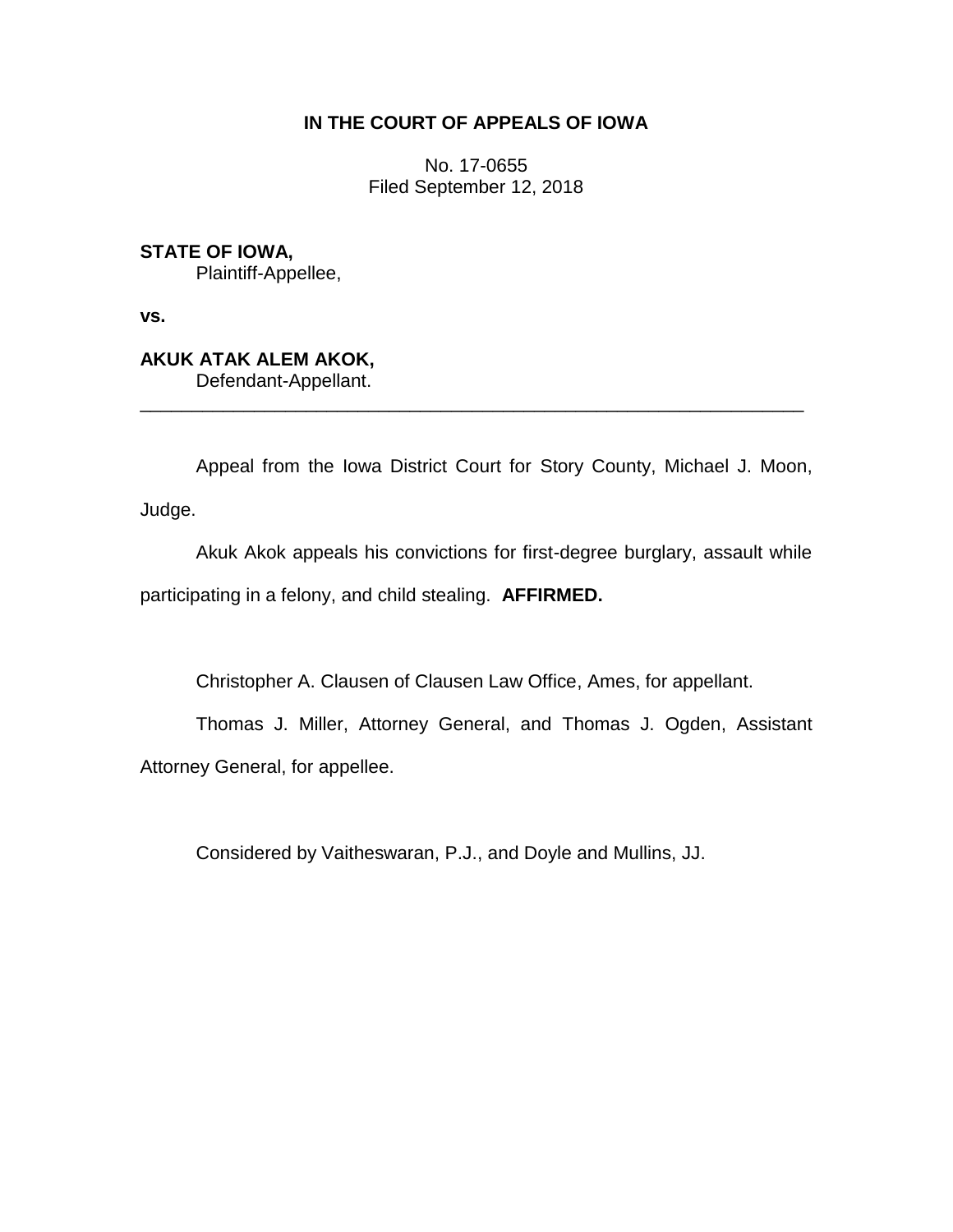**DOYLE, Judge.**

Akuk Akok appeals his convictions for first-degree burglary, assault while participating in a felony, and child stealing. He first contends the trial court abused its discretion in admitting into evidence incriminating messages sent from his Facebook account. He claims the State failed to authenticate the records. Specifically, he argues there was no showing that he created the messages.

We review the trial court's evidentiary rulings for an abuse of discretion. *See State v. Neiderbach*, 837 N.W.2d 180, 190 (Iowa 2013). We will reverse only when the district court's decision rests on grounds or on reasons clearly untenable or to an extent clearly unreasonable. *See State v. Redmond*, 803 N.W.2d 112, 117 (Iowa 2011).

Iowa Rule of Evidence 5.901 requires a party seeking to admit evidence to make a sufficient showing that the evidence is what it claims it is. Evidence may be authenticated based on distinctive characteristics, such as its "appearance, contents, substance, internal patterns, or other distinctive characteristics of the item, taken together with all the circumstances." Iowa R. Evid. 5.901(b)(4). "Only a prima facie showing of identity and connection to the crime is required. Clear, certain and positive proof is generally not required." *State v. Collier*, 372 N.W.2d 303, 308 (Iowa Ct. App. 1985). Circumstantial evidence is sufficient. *See State v. Hixson*, 227 N.W. 166, 168 (Iowa 1929) ("Authorship of the letter can be established by either direct or circumstantial evidence . . . ."); *State v. Smith*, 193 N.W. 418, 421 (Iowa 1923) (holding that authentication by circumstantial evidence does not affect the admissibility of the evidence). Once the trial court determines this foundational requirement has been met, any speculation to the contrary affects

2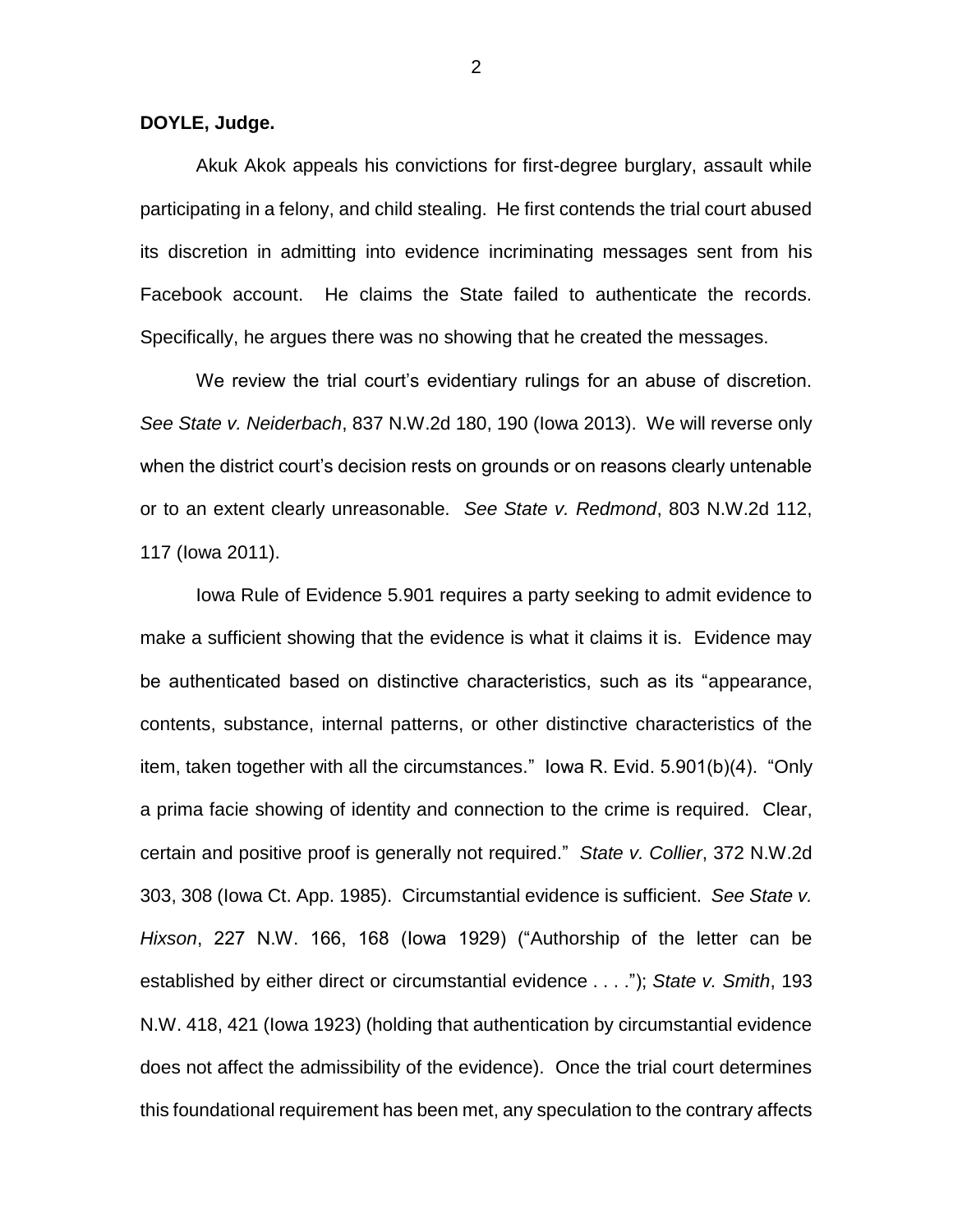the weight of the evidence rather than its admissibility. *See State v. Biddle*, 652 N.W.2d 191, 196-97 (Iowa 2002); *State v. Orozco*, 290 N.W.2d 6, 10 (Iowa 1980).

In admitting the Facebook messages into evidence, the trial court noted that the Facebook messages were sent from the account of a person identifying himself to be Akuk Akok. The specific messages in the exhibit were sent from an internet protocol address associated with the University of Iowa Hospitals and Clinics during a time when Akok was being diagnosed and treated there. The court determined this circumstantial evidence was sufficient to make a prima facie showing of authentification. Because a sufficient prima facie case of authenticity was made, we find no abuse of discretion.

Akok also contends his trial counsel was ineffective in failing to object to testimony concerning his incarceration. Our review of ineffective-assistance-ofcounsel claims is de novo. *See State v. Halverson*, 857 N.W.2d 632, 634 (Iowa 2015). We will only address claims of ineffective assistance of counsel on direct appeal when the record is sufficient to decide the issue. *See State v. Ross*, 845 N.W.2d 692, 697 (Iowa 2014). We generally preserve such claims for postconviction-relief proceedings where a proper record can be developed. *See State v. Null*, 836 N.W.2d 41, 48 (Iowa 2013). A defendant is no longer required show the potential viability of an ineffective-assistance-of-counsel claim to warrant preservation. *See State v. Johnson*, 784 N.W.2d 192, 197 (Iowa 2010). If there is a potential that a state of facts may exist on which the defendant could be granted relief, it is our practice to preserve the claim for postconviction relief. *See id.* (requiring preservation "regardless of the court's view of the potential viability of the claim"). The State concedes the record here is insufficient to allow us to

3